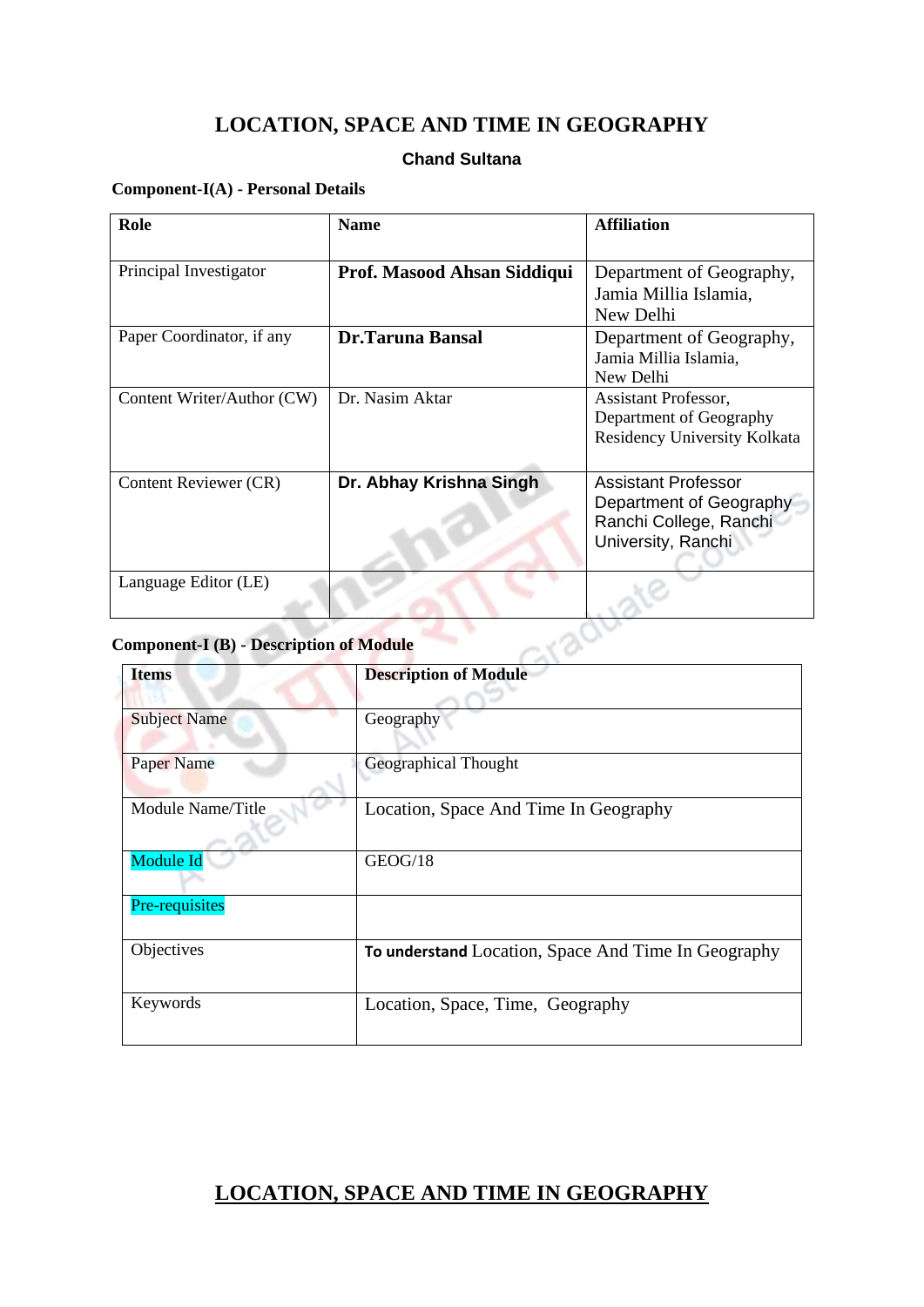#### **Chand Sultana**

#### **The concept of Location:**

Location denotes the geographical situation which may be a part of space or a point or position in space where objects, organisms, fields or events may be found. For geographical studies, the knowledge of location or situation is considered essential. The term location and situation are generally used synonymously. 'Location is a basic element of spatial relationships and plays a significant role in the physical as well as cultural realms. Location determines the interplay of climatic elements and influences the geographic distribution of plants and animals. Location on the globe is a physical attribute which cannot be altered by man.' (Singh, L.R. 2003, 63). Actually, location exercises a great control on the economic, social, cultural and political spheres. It is treated as the pivot of geography which influences physical phenomena like climate, and plant and animal life at the one end of the scale and socio-economic development, civilization and political status at the other.

Among different concepts in geography, the concept of location is the oldest one. Does geography enquire about the exact location of an area or any object, i.e. where it is located? To know more about location following two subjects need to be discussed:

**(i) Site:** It means where the object is exactly located. For example, the site of Kolkata city is the delta of Hooghly river.

**(ii) Situation:** It means the location of an object in relation to others.

In general, there are two types of location: (1) Absolute Location and (2) Relative Location. **Absolute location:** 

It is known as a geometrical location which is presented on the map by latitude and longitude. The latitudinal location of any place or area is of much significance. The temperature tends to decrease with increasing distance northward or southward from the equator. The latitude of a place determines the interplay of climatic elements and influence the geographical distribution of plants, animals and human population and exercises a great control on the economic, social and cultural spheres. The longitudinal location of a place has not any significant influence on organisms or human life through the time (local or standard) is determined on the basis of longitudinal location. Local time of a place increases eastward and decreases westward from Prime Meridian or Greenwich Meridian (0° longitude) at the rate of 4 minutes per degree longitude.

### **Relative location:**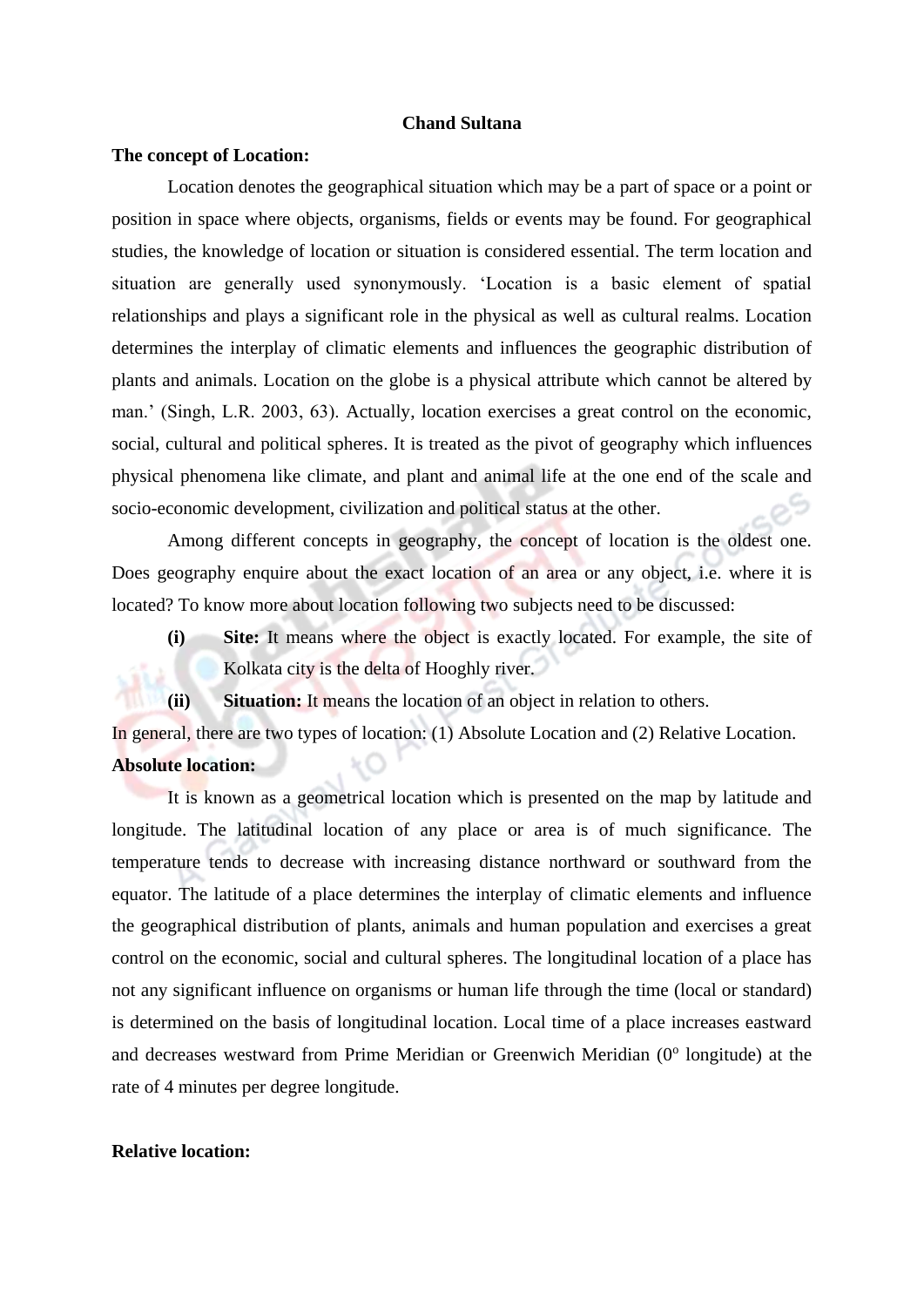The relative location also called as the geographical situation. It is the location of a point or place in relation to another point or place. The location determined by physical or natural phenomena are also known as the natural situation. A natural situation or position of a place or area may be related to continent, sea, ocean, mountain or hill, river etc. Natural situation influences considerably human life and activities, and social, economic, political and cultural conditions. Some examples of natural situations are the continental situation, maritime situation, insular situation, peninsular situation, mountainous situation, foothill situation, intermontane situation, coastal situation.

#### **Importance of Location:**

Location means the physical composition of an area. An area is differentiated from other by its characteristics.

- 1. To know the exact location, we have to take help from latitude and longitude.
- 2. Establishment of the industry is determined by location, as it helps to know that in which place it should be located that it got the maximum benefit.
- 3. Site and situation of any area are determined by location.
- 4. Location helps to find out the distribution of any object or resources. It also provides us with other geographical information. For example, where the paddy cultivation is high, there is the availability of fertile soil as well as high rainfall.

# **Concept of Space in Geography**

Space is the boundless, three-dimensional extent in which objects and events occur and have relative position and direction.It is no more than the collection of spatial relations between objects in the world. Space is that which results from places taken together. According to Harvey space is "a thing in itself". The whole practice and philosophy of geography depend upon the development of a conceptual framework for handling the distribution of objects and events in space.

Geographical space is often considered as land that has a relation to ownership in which space is considered as property or territory. Space has also impact on human behaviour because it is considered as an important factor in architecture and farming system. Therefore, the impact of space found on the design and structure of buildings and agricultural system. Ownership of space is not restricted to land, it is also related to air-space and water space.

#### **Characteristics of space**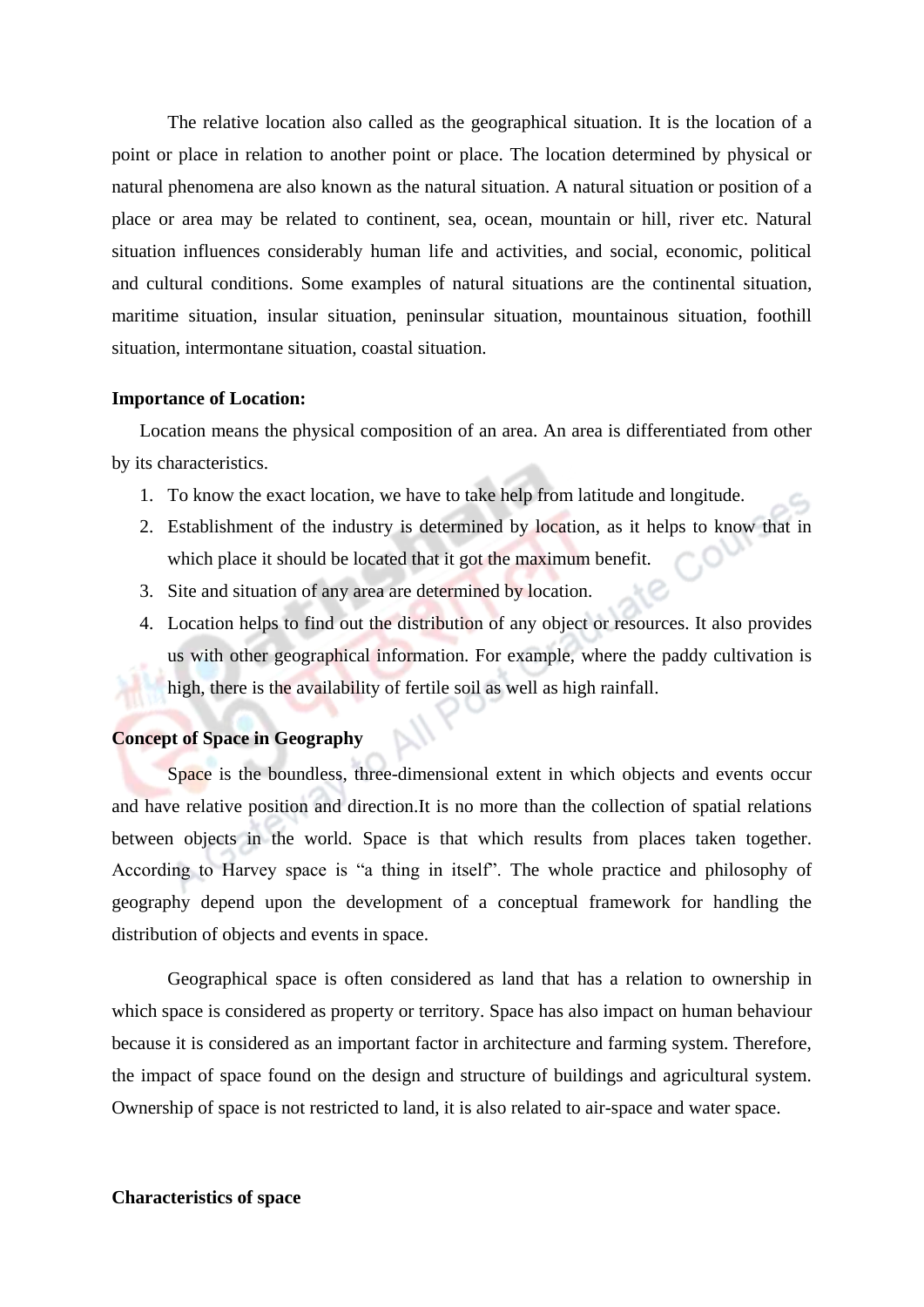- 1. It is physical and active.
- 2. It is existing and it is an an orderly manner.
- 3. It is measurable and can be described.
- 4. It can be a point or line on a map.

# **Absolute Space:**

It is a container which holds all the earthly matters. For example village, city, factory, forest, roads, and railways etc. Absolute conceptions of space in which space is a distinct, physical and elementary real or empirical entity in itself.

## **Characteristics:**

- 1. It is physical, real which can be perceived through experience.
- 2. The concept of absolute space associated with German Philosopher Immanuel Kant.
- 3. Geographer divided the absolute space into small fragments and when these fragments are divided unevenly then it is called an area, but when these fragments are divided on a fixed parameter then it is a called as a region.

## **Relative Space:**

Relative concept of space in which space is merely a relation between events, or aspects of events and thus bound to time and process.

## **Characteristics:**

- 1. discuss the relationship of different events.
- 2. Space cannot be judged only through absolute viewpoint. Space is depended on what people see, what he thinks and in which way it can be used. It means relative space is social space.
- 3. It is of various types, like, social space, economic space and relational space.

# **Types of Geographical Space:**

There are three types of geographical space. These three types of space are independent of one another.

**1. Real Space:** This is the common geographical space which can be reflected by maps or remote sensing images and so forth.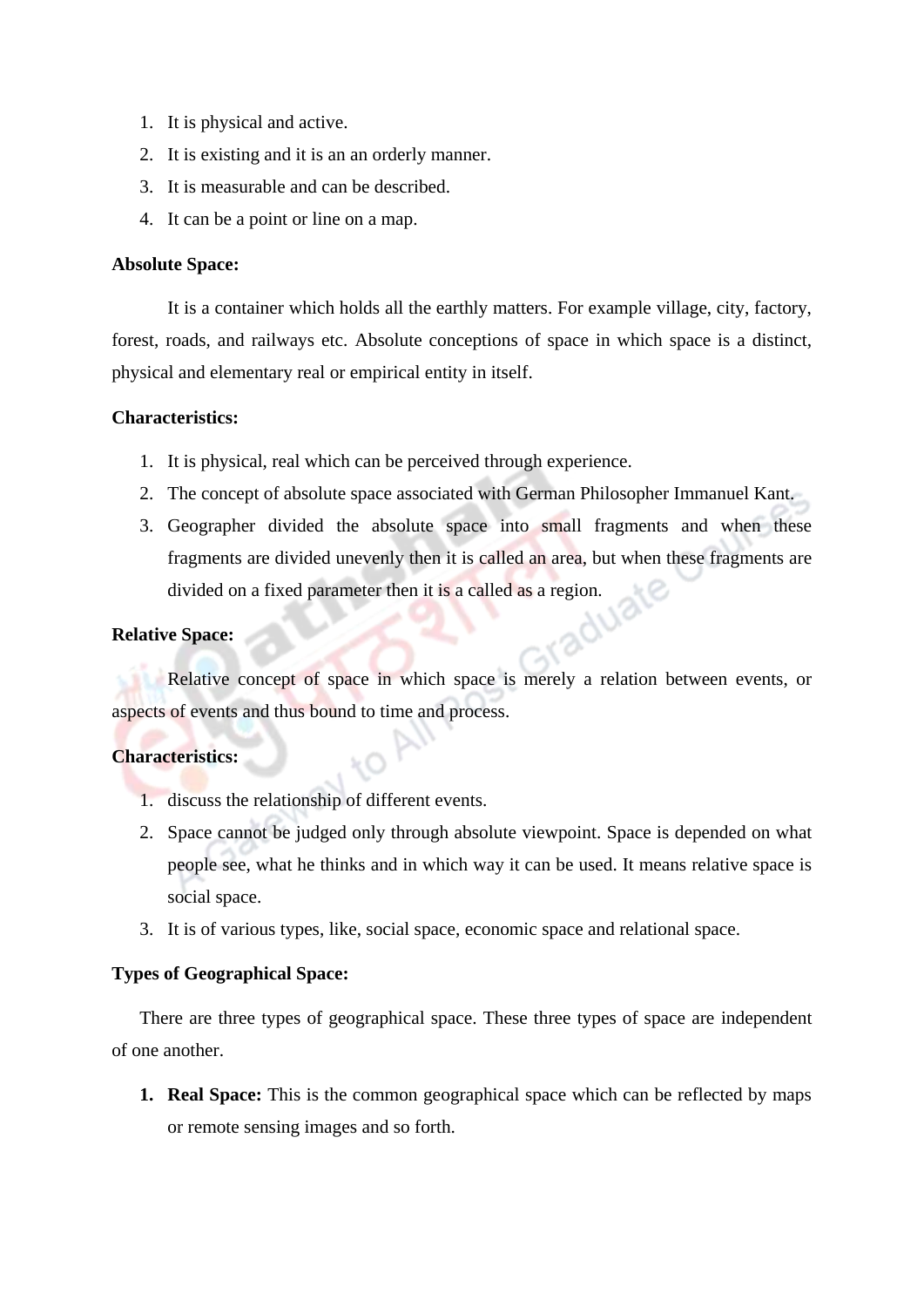- 2. **Phase Space:** It can be described by time series of the geographical system. The concept of phase space taken from physics, but it is very helpful in reflecting the regularity in the temporal series of geographical evolution.
- **3. Order Space:** It is defined by referring to the definition of phase space. It is characterized by hierarchical data including the geographical data based on rank order.

| <b>Space Type</b>  | <b>Attribute</b> | <b>Phenomena</b>                             |
|--------------------|------------------|----------------------------------------------|
| <b>Real Space</b>  | Space            | Form, network, pattern, distribution etc.    |
| <b>Phase Space</b> | Time             | Process, evolution etc.                      |
| <b>Order Space</b> | Class            | Size distribution, hierarchical distribution |

**Table: Three Types of Geographical Spaces – RPO Framework**

#### **Concept of Time**

The concept of time is very important for understanding the phenomena over the earth surface. In the last four decades, time geography has elaborated the conceptual and methodological apparatus of geography. After the formulation of time concept in geography, the society and life of humans have changed dramatically. The development and role of information technology in the life of individuals have brought a change in the humans' behaviour with time. The basic concept of time geography has been formulated when the ITCs were at the beginning of their development. Originally time geography was developed by human geographers but now it is applied in different fields like transportation, regional planning, time-use research, anthropology, environmental science and public health.

Time has to be taken into account along with space. Time has a critical importance when it comes to fitting people and things together for functioning in socio-economic system. The nature and behaviour of a human being are determined by time because each element of the nature changing with time.

#### **Developments of Time Geography**

The real development of time geography started after 1950's. It has been used by the social scientists, a biological scientist and the other scientist of the interdisciplinary fields. British geographer Gillian Rose said that time geography had not been applied to issues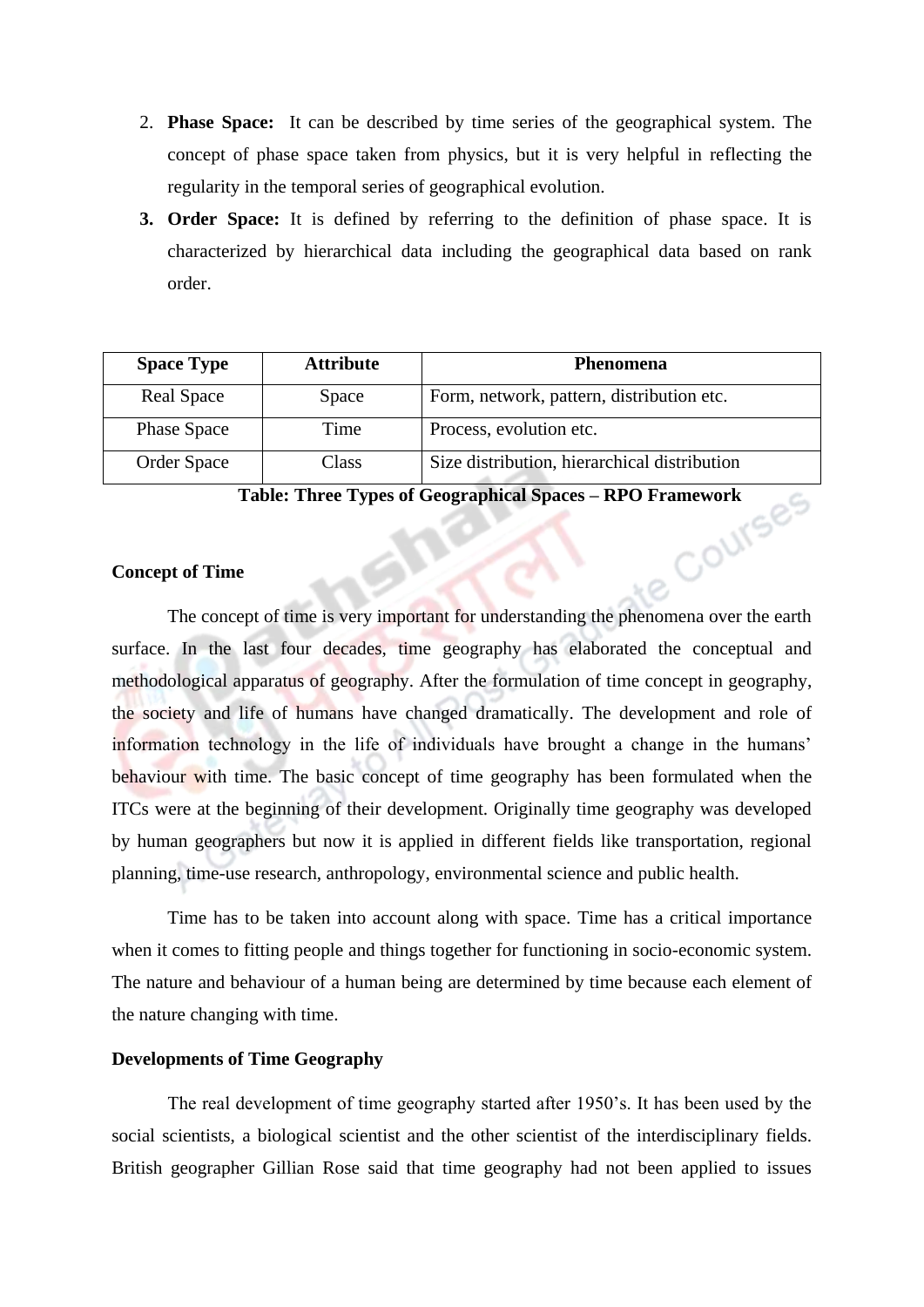important to feminist, and that's why she called a time geography is a form of 'social science masculinity'. After that, the feminist geographers have re-examined time geography and they have started to use it as a tool to describe feminist issues.

GIS software such as Geo-Time has been developed to illustrate the geographic visualization of time. It has also been used as a form of therapeutic assessment in mental health.

#### **Time Model of Haggerstrand:**

Swedish geographer TorstanHaggerstrand considered as the founder of time geography in mid 1969s, based on his ideas of empirical research on human migration pattern in Sweden. Haggerstrand was inspired by the concept of philosophy of physicalism. Every living person has a life path. They deploy certain activities in a certain sequence. For example, a person goes to his/her workplace on a specific time of the day, where they stay for 'X' hours of a day before they go home, do marketing, cooking, relaxing and then go to bed, here we can see a clear pattern in the activities that every living person deploy.Haggerstrand used following assumptions in his model of time geography:

1. All physical entities have a limited life.

- 2. Physical entities cannot be more than one place at the same time.
- 3. Physical entities are limited to the task they can do.
- 4. All task demands time.
- 5. Movements use time.
- 6. No more than two objects can occupy the same place and the same time and
- 7. Every object or space has a biography.

#### **Constraints**

Haggerstrand noted that people were not completely free to form their paths. They had to stick certain constraints. Therefore Haggerstrand describes three important constraints that influence the paths of people in their life. These three constraints are:

1. **Capability constraints**: In the daily life of humans are committed to different things like eating and sleeping to function well.